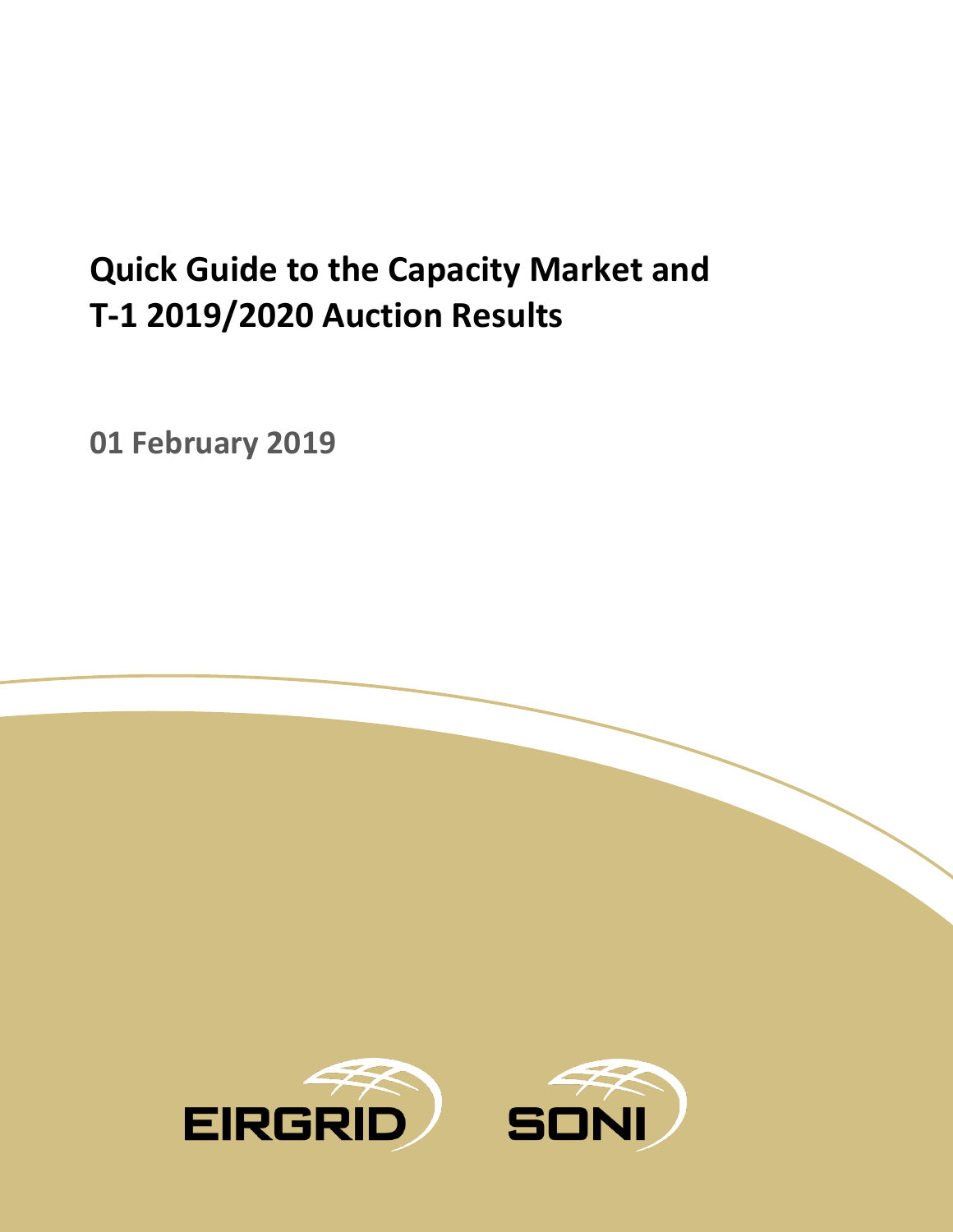# **1. The Single Electricity Market**

## **What is the Single Electricity Market?**

The Single Electricity Market (SEM) is the wholesale electricity market for the island of Ireland. It is designed to provide wholesale electricity at the lowest possible cost, ensuring that there is supply to meet demand and to support long-term sustainability. It has been delivering these benefits to consumers since it started on the 1<sup>st</sup> of November 2007.

The SEM is designed and regulated by the Single Electricity Market Committee (SEM Committee) which is made up of representatives from regulators in Northern Ireland (the Utility Regulator) and Ireland (the Commission for the Regulation of Utilities) and two independent members. The SEM Committee is the decision making body responsible for the SEM.

## **SONI and EirGrid operate the Single Electricity Market, under the joint venture – SEMO (Single Electricity Market Operator).**

The SEM was recently redesigned in order to increase competition and to bring further downward pressure to wholesale prices on the island. The project to achieve these upgrades was called the I-SEM (Integrated-Single Electricity Market). The new arrangements were implemented on the  $1<sup>st</sup>$  of October 2018. The new design has integrated the all-island market into Europe and makes best use of the electricity interconnectors between the SEM, GB and EU. This means that consumers here can benefit from low-cost generation from across Europe.

#### **How do generators make money in the market?<sup>1</sup>**

In the SEM, generators have three main revenue streams:

#### **Energy**

This is the primary source of revenue for most of the large generators in SEM. Throughout the year when a unit is generating in the energy market it will receive payment for the energy it provides.

#### **System Services**

The vital services required for the secure operation of the power system. These services help SONI and EirGrid, keep the power system stable during unexpected events like power station faults, or damage to large power lines.

#### **Capacity**

Designed to ensure that there is sufficient generation to meet peak demand requirements (on cold, dark winter evenings when homes and businesses across the island use the most electricity).

# **2. The Capacity Market**

 $\overline{a}$ 

#### **Why do we need a capacity market?**

Electricity demand varies significantly throughout the year. The lowest level of demand occurs during summer nights and the peak demand occurs during cold winter evenings. The transition to a low carbon power system

 $1$  For ease of understanding we use the term generator in this plain English guide, but it is important to note that demand side units, storage and interconnectors also participate and provide valuable services in each market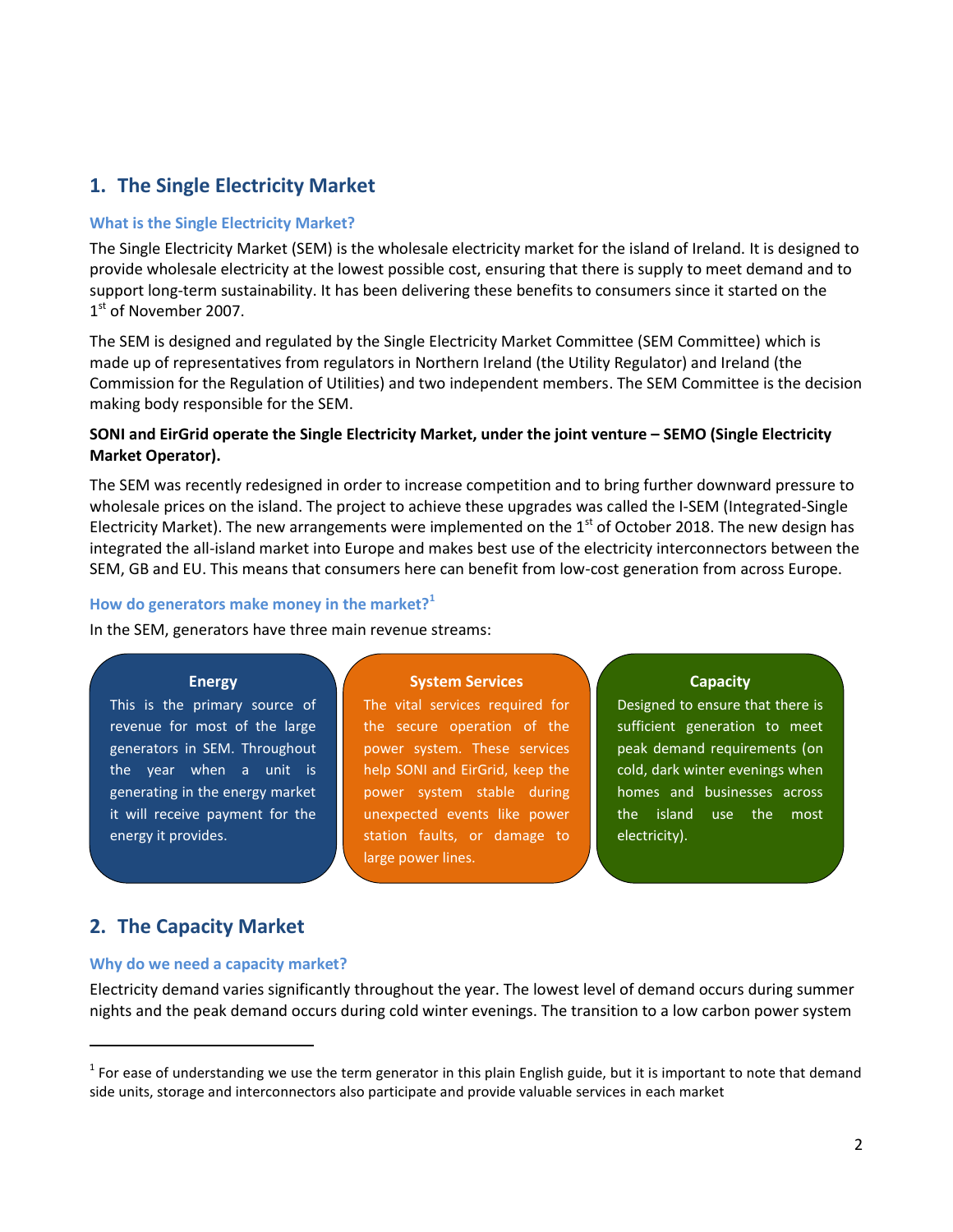also means that there is an increasing level of renewable energy such as wind and solar. To ensure consumers have the reliability they expect, the electricity system and the Single Electricity Market need to be flexible enough to cater for windy days with low demand and also to have sufficient energy available on low wind days with high demand (and all scenarios in-between).

In order to remain operational a generator will need to make enough revenue in the market to recover its operation and maintenance costs. If it is a new power station or a new generating unit within an existing power station, it will also need to recover any capital costs incurred for planning, construction and commissioning of the unit. The core function of the capacity market is to provide a stable revenue stream to generators to ensure that there is sufficient investment in the generating capacity required to meet peak demand requirements and maintain security of supply on the island.

## **What is the purpose of the Capacity Auctions?**

The regulatory authorities designed the new capacity market to increase competition and ultimately reduce costs for consumers. The goal of the auction is to ensure that consumers don't pay for more capacity than is needed. Under the old market all generators were paid based on their availability. Under the new market only generating units that are successful in the capacity auctions will receive capacity payments.

In a competitive market it is expected that generators will factor in any energy and system services revenues they expect to receive when they are deciding what price to offer into the auction. This means that the most efficient units at providing energy and system services are more likely to likely to offer in at a low price and be successful in the auction. This will lead to a more competitive and efficient generation mix again resulting in downward pressure on wholesale prices and better outcomes for the consumer.

## **Who can participate and how is it funded?**

The capacity market is funded by consumers and businesses through their energy suppliers. There was a similar arrangement in the old capacity market.

Generators that wish participate in a capacity auction must first qualify to take part. During the qualification process, generators have to show that the units they intend to use meet a set of minimum requirements set out in the market rules. The qualification process helps to provide confidence that generators successful in an auction will deliver on their obligations and contribute to security of supply in Ireland and Northern Ireland.

Generators that are successful in the capacity auction will be paid regularly throughout the year for each megawatt (MW) of capacity they successfully sell to the market in the Auction. In return, these generators must deliver on their capacity market obligations i.e. they should be available to provide energy, especially at times of high demand or system stress. If a generator is unable to do this they risk being exposed to substantial charges.

## **How is the auction carried out?**

The rules governing the auction are set by the SEM Committee. SONI and EirGrid work together to establish the amount of capacity needed on the island. This calculation is done using detailed methodologies that have undergone public consultation and approval by the Regulatory Authorities. The auction is carried out via a secure online system that was specifically designed for the capacity market.

## **What is de-rating?**

The capacity market uses the concept of "de-rated" megawatts. The de-rating process is used because generators and other capacity providers are not perfectly reliable. It accounts for the fact that outages and other technical issues will occur from time to time for all generators and that there will be days with low wind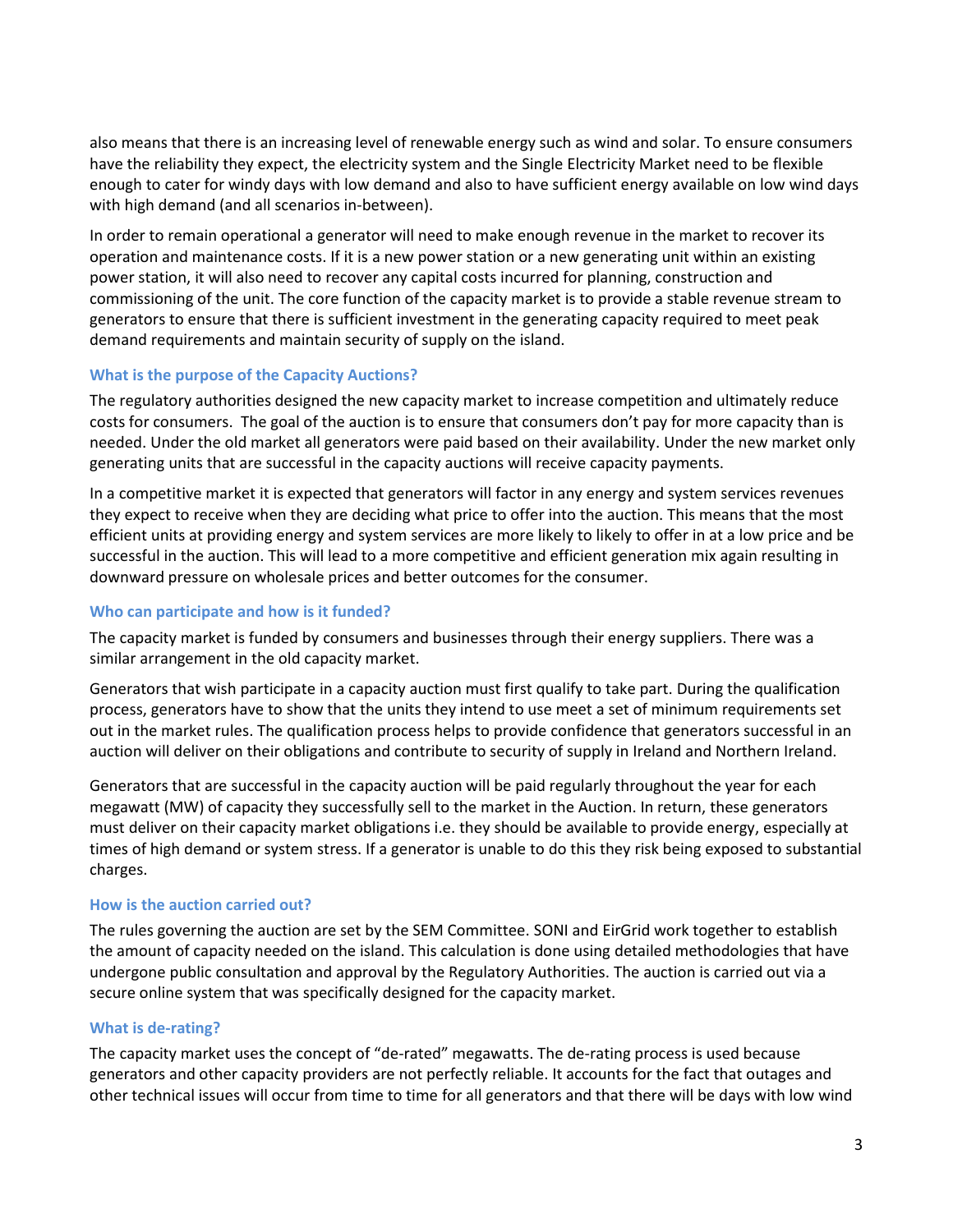etc. For this reason, the amount of capacity a generator can offer into the auction is adjusted down ("de-rated") in order to take account of their expected reliability and benefit to security of supply. Using the de-rating process ensures that the auction delivers the right amount of reliable energy.

## **What is a locational constraint?**

As well as providing capacity on an all-island basis; Northern Ireland, Ireland and the Greater Dublin Region have specific generation requirements and so the auction needed to meet these geographic constraints.

There are constraints (limitations) on the grid which restrict the amount of power that can flow into Northern Ireland from Ireland and *vice-versa*. The absence of the 2nd North South Interconnector is a significant restriction. To ensure a secure supply of electricity, a certain level of capacity is required for Northern Ireland and Ireland. Similarly, there are limitations on the grid that can limit the flow of power into the Dublin region from the rest of Ireland and this means a certain level of capacity is required in Dublin.

Together these limitations increase the quantity of capacity needed to ensure security of supply. This illustrates the importance of investment in transmission infrastructure to remove limitations on the grid.

# **3. The T-1 2019/2020 Capacity Auction**

The following table shows the main results of the annual or "T-1"2019/2020 capacity auction which took place on the 13<sup>th</sup> of December 2018. The Auction Clearing Price for this auction is 40,646 €/MW per year or 36,890 £/MW per year.

It procured a total of 8,266 megawatts and had a total cost of 345 million euro or 313 million pounds sterling. 95 out of the 100 generators that offered into this auction were successful. These generators will receive regular payments between October 2019 and September 2020. In return, they must deliver on their capacity market obligations.

|                                | Results in $\epsilon$ | Results in £         |
|--------------------------------|-----------------------|----------------------|
| <b>Auction Clearing Price:</b> | 40,646 €/MW per year  | 36,890 £/MW per year |
| <b>Total Cleared Quantity:</b> | 8,266 MW              | 8,266 MW             |
| <b>Total Cost:</b>             | 345 Million €         | 313 Million £        |
| <b>Average Price per MW:</b>   | 41,719 €/MW per year  | 37,864 £/MW per year |

The charts below show the quantity of de-rated capacity successful in the auction. It gives the all-island total and the totals in each locational constraint area. It also shows the quantity that was unsuccessful and the quantity of qualified capacity that did not offer into the auction.

The yellow horizontal lines indicate the minimum requirements in each area. All requirements set in the auction were met. A total of 132 megawatts of new capacity was successful (30 megawatts in Northern Ireland and 102 megawatts in Ireland). This mostly comprised of new Demand Side Unit capacity. A Demand Side Unit (DSU) is a demand site (such as a manufacturer, data centre or other large energy user) that can be instructed by EirGrid or SONI to reduce electricity demand. It can do this by using a combination of on-site generation and/or plant shutdown.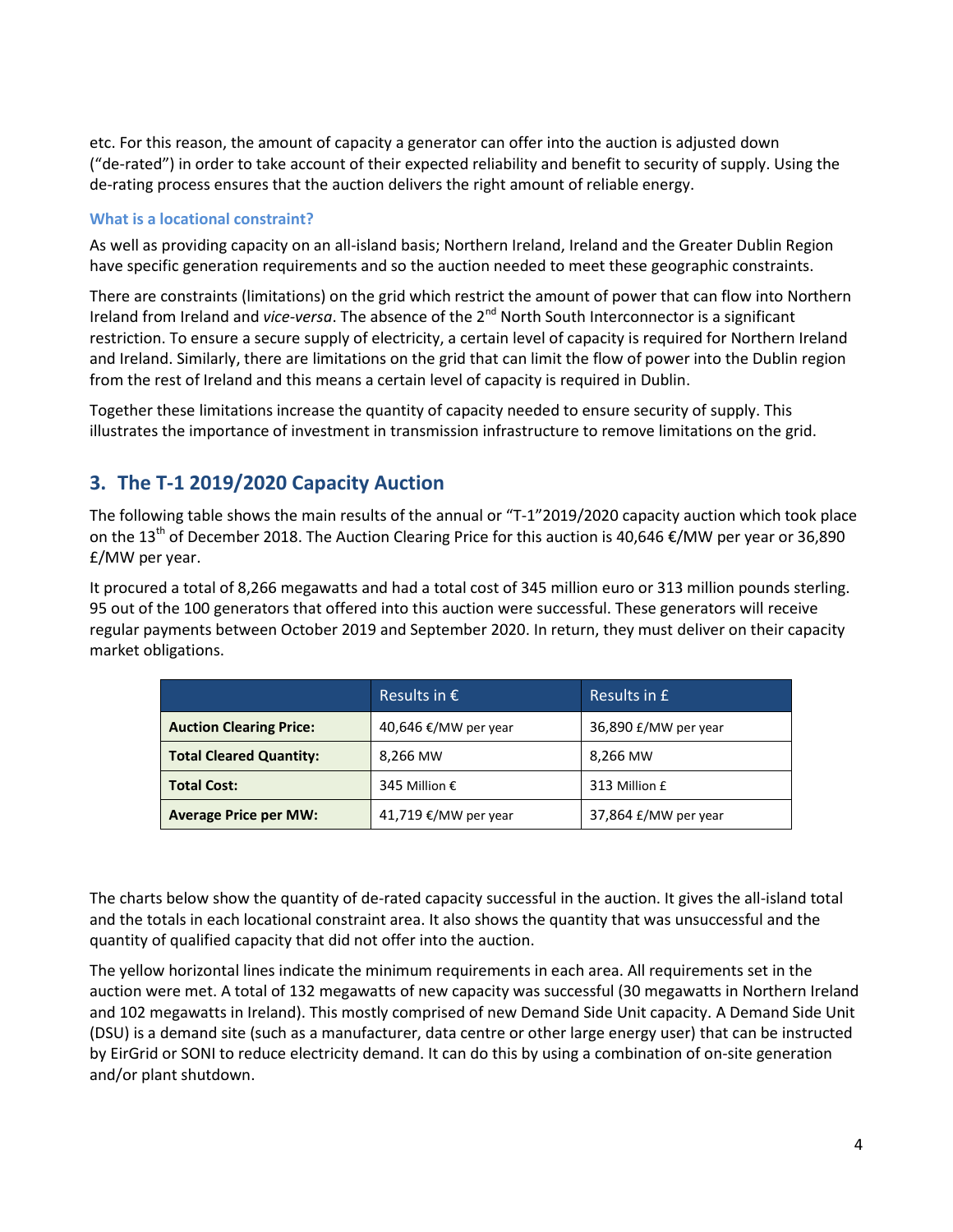

#### **Auction Requirements and Successful/Unsuccessful Quantities**

The following chart gives a graphical representation of the quantity of successful de-rated capacity for each technology type as a percentage of the total successful.



## **Why did some generating units receive more than the Auction Clearing Price?**

All successful capacity providers that offered in at less than or equal to the auction clearing price will receive the clearing price. In order to meet the specific locational needs (outlined above) some generators who offered into the auction with prices equal or greater to the auction clearing price will receive what they offered.

The cleared price of all units is provided in the Final Capacity Auction Results document [\(FCAR1920T-1\)](https://www.sem-o.com/documents/general-publications/T-1-2019-2020-Final-Capacity-Auction-Results-Report.pdf).

## **How do the results compare to the T-1 2018/2019 Capacity Auction?**

The T-1 2018/2019 Capacity Auction, held on the 15<sup>th</sup> of December 2017 had a clearing price of 41,800  $\epsilon$ /MW per year or 38,105 £/MW per year. It procured 7,774 MW and had a total cost of 333 million euro or 303 million pounds sterling. There is a 3% increase in total cost compared to the first auction. However, this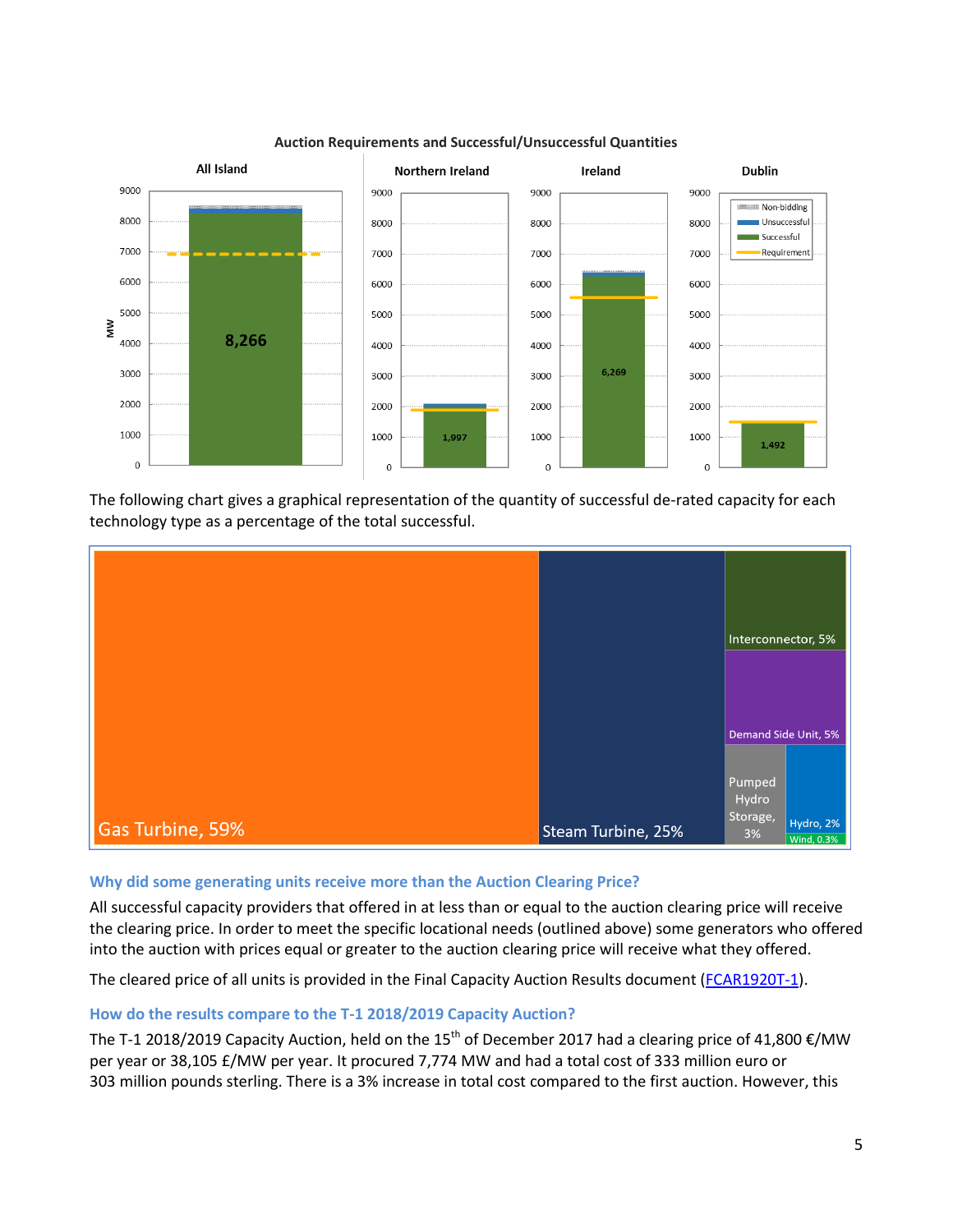T-1 2019/2020 auction procured 6% additional generation to account for increasing demand and other factors. This auction's clearing price is also lower, which means that the average cost per megawatt has reduced.

There is good stability between these first two auctions and there is a very significant reduction in total costs compared to the 550 million euro which was the average cost of the old capacity market.

It is important to note that the results of each capacity auction will depend on the supply and demand within that auction. For this reason, it is to be expected that from year-to-year there will be some fluctuation in clearing prices and total costs.

# **4. Further Information**

The Final T-1 2019/2020 Capacity Auction Results document [\(FCAR1920T-1\)](https://www.sem-o.com/documents/general-publications/T-1-2019-2020-Final-Capacity-Auction-Results-Report.pdf) and associated published data files provide a full breakdown of the detailed results in line with the publication requirements set out in the Capacity Market rules.

## **What is the schedule for the next Capacity Auctions?**

Capacity Auctions will be held four years before the delivery Capacity Year, which is where we get 'T-4'. In addition, we will see further T-1 auctions for incremental capacity. The first T-4 auction is for the 2022/2023 Capacity Year and is scheduled to take place on the  $28<sup>th</sup>$  of March 2019. Two additional transitional auctions will also take place later this year, the T-1 auction for delivery in 2020/2021 and the T-2 auction for delivery in 2021/2022.

# Capacity Market Contact Details

If you have any questions in relation to this document please contact us using the details below:

| Email Correspondence: | capacitymarket@sem-o.com               |
|-----------------------|----------------------------------------|
| Phone Correspondence: | 1800 726772 (ROI) or 0800 0726772 (NI) |
|                       | +353 (1) 2370584 (International)       |